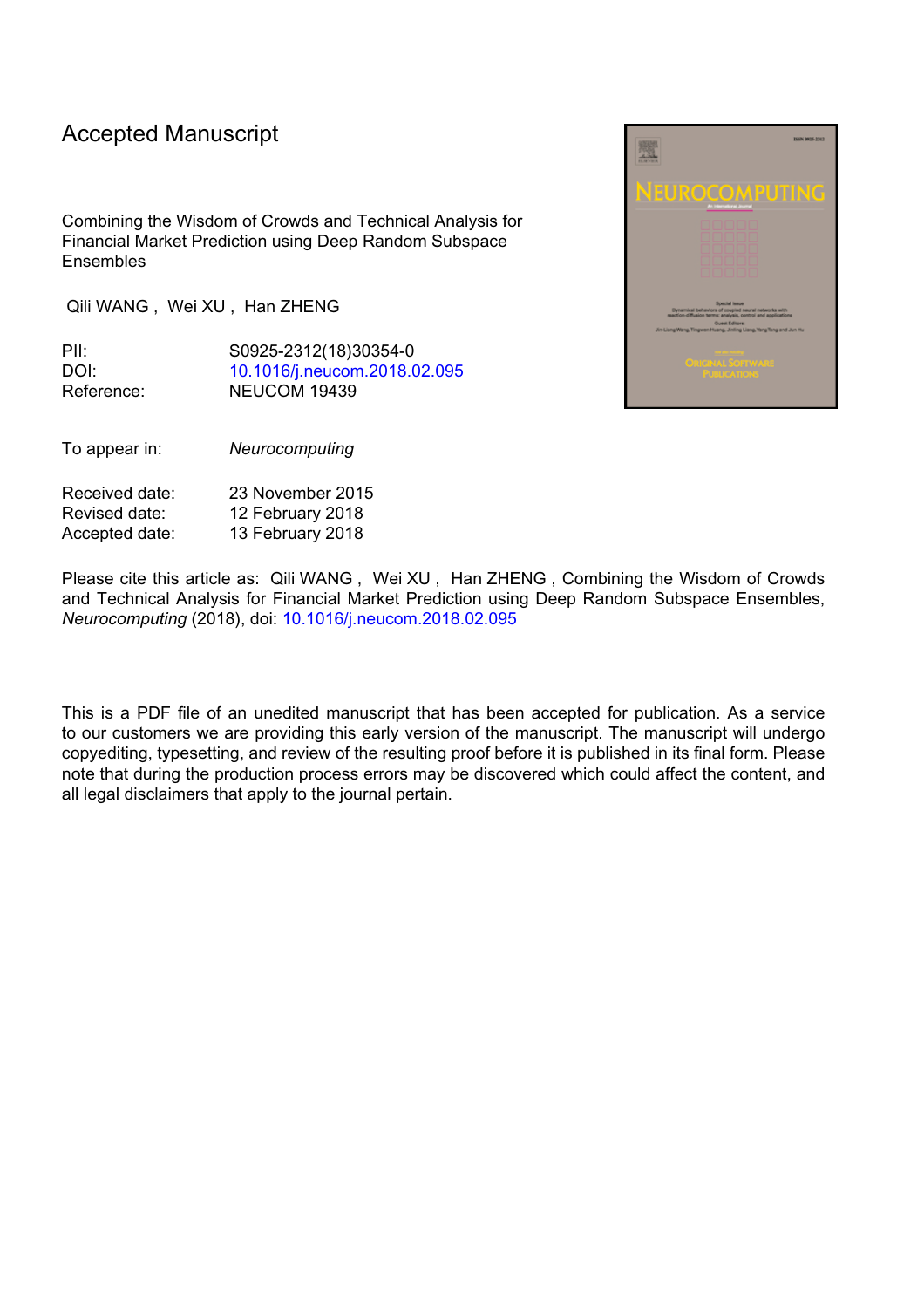## **Combining the Wisdom of Crowds and Technical Analysis for Financial Market Prediction using Deep Random Subspace Ensembles**

Qili WANG<sup>1</sup>, Wei XU<sup>1, 2,</sup> \*, Han ZHENG<sup>1</sup>

*1 School of Information, Renmin University of China, Beijing, 100872, P.R. China 2 Smart City Research Center, Renmin University of China, Beijing, 100872, P.R. China*

Qili WANG<sup>1</sup>, Wei  $\chi$ U<sup>1</sup><sup>12</sup>, Nei RENG<sup>1</sup><br>
<sup>2</sup>School of Information, Remain University of China. Beijing, 100872, P.R. China<br>
<sup>2</sup>Smart City Research Center. Remain University of China. Beijing, 100872, P.R. China<br>
<sup>2</sup>Sm **Abstract:** Many researchers and practitioners have attempted to predict financial market trends for excess returns using multiple information sources including social media. Recent studies have investigated the relation between public sentiment and stock price movements and demonstrated that investment decisions are affected by public opinion. In this paper, we design a novel framework that combines the wisdom of crowds and technical analysis for financial market prediction using a new fusion strategy. A machine learning technique called deep random subspace ensembles (DRSE), which integrates deep learning algorithms and ensemble learning methods, is proposed according to the characteristics of the prediction task. Based on collected real-world datasets, the experimental results show that our proposed method outperforms the baseline models in predicting stock market by at least 14.2% in terms of AUC value, indicating the efficacy of DRSE as a viable mechanism for financial market prediction.

 $\overline{\phantom{a}}$ 

Corresponding author at: School of Information, Renmin University of China, Beijing, 100872, P.R. China. Tel. :+861082500904 Email address: weixu@ruc.edu.cn (Wei XU)